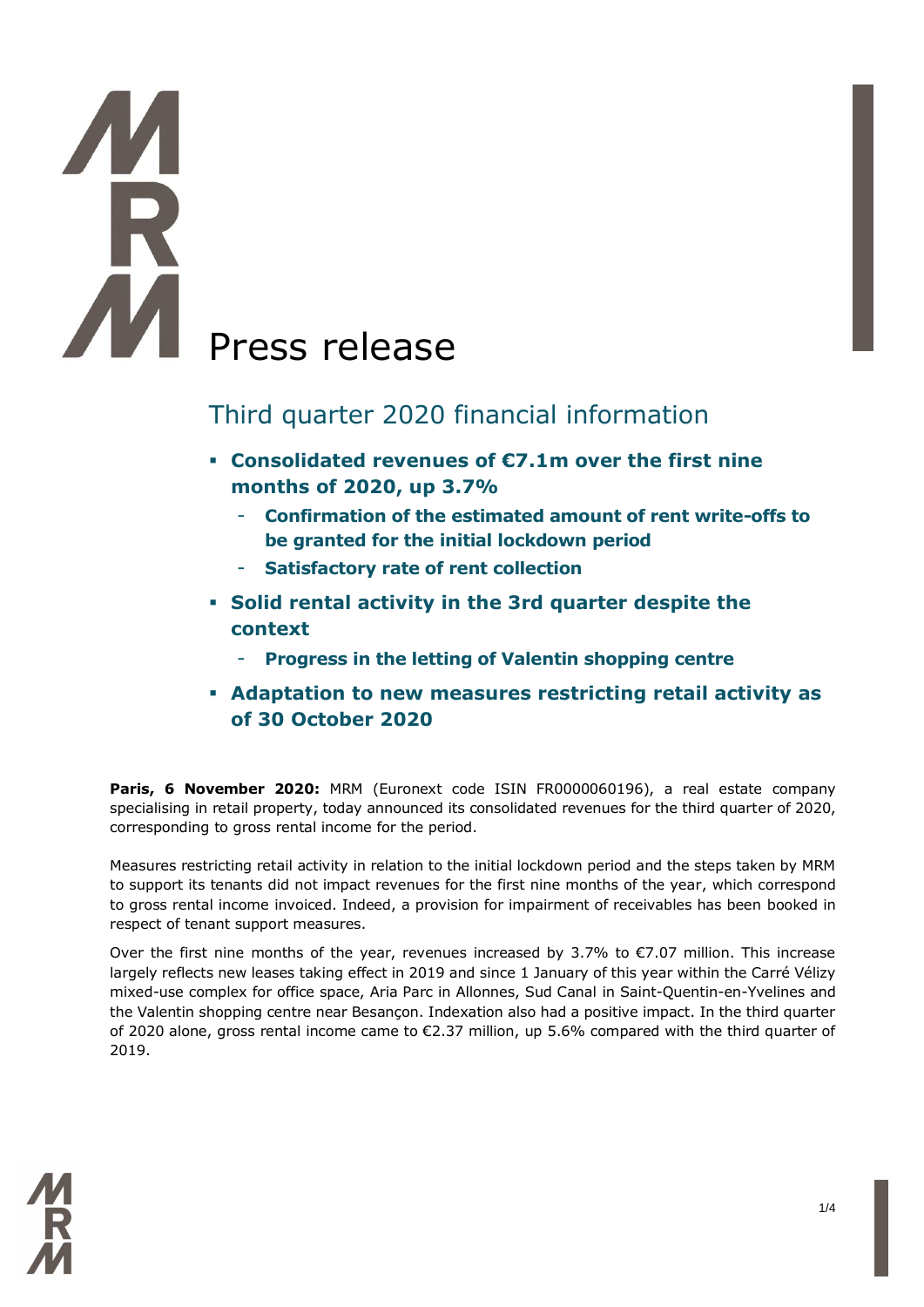#### **Consolidated revenues (unaudited figures)**

| €m                           | Q3<br>2020 | Q3<br>2019 | Change <sup>1</sup> | О<br>months<br>2020 | 9<br>months<br>2019 | Change <sup>1</sup> |
|------------------------------|------------|------------|---------------------|---------------------|---------------------|---------------------|
| Total gross rental<br>income | 2.37       | 2.24       | $+5.6%$             | 7.07                | 6.82                | $+3.7%$             |

#### **Rental situation**

After rental activity was restricted in the first half of the year due to the public health crisis, MRM signed eight new leases or renewals in the third quarter representing total annual rents of €0.4 million. This brings the number of leases signed in the first nine months of the year to 12, representing total annual rents of €0.6 million.

Further steps forward were taken in the letting of the Valentin shopping centre with the entry into force in September of 2 leases on the redeveloped or newly created space within the framework of the current extension: Action, the Dutch discount retailer, for 1,100 sqm and Crescendo, the quality fast food specialist, for 630 sqm. In October, signings and entries into force of leases continued, leading to Valentin shopping centre's physical occupancy rate close to 80%<sup>2</sup> to date.

The other leases that became effective in the third quarter concern in particular a 3,300 sqm mediumsized unit re-let to a discount retailer under a short-term tenancy agreement in Aria Parc in Allonnes and 2 units for a total of 650 sqm within Passage du Palais in Tours.

In a continuing uncertain context, MRM is capitalising on its portfolio of convenience stores, focusing primarily on food, household equipment, services and leisure, and attractive to discount retailers popular with consumers.

#### **Public health situation and its consequences**

As a reminder, due to the severe restriction of retail activity during the initial lockdown period, recovery of rents and associated charges for April and May 2020 was suspended for all tenants forced to close their stores. Stores that remained open represented just over 25% of gross annualised rents<sup>3</sup>.

Good progress has been made in discussions initiated on a case-by-case basis with tenants to set out formal terms for the recovery or write-off of rents and charges, as well as the negotiation of any contractual counterparties. MRM therefore confirms the information provided in July, namely estimated rent write-offs to be granted in connection with the initial lockdown period of €1.2 million. This amount covers the impact of the three-month rent-free period for very small businesses and other support measures granted on a case-by-case basis. For MRM, this represents a total of 1.5 months of rents.

The invoices due collection rate was 87% for the first three quarters of the year, taking account of rent cancellations already agreed or still in the process of being signed.

Since 30 October 2020, in accordance with the new measures restricting activity in order to prevent a second wave of the pandemic, MRM has implemented the means necessary to ensure people's safety and safeguard properties so that stores allowed to open within its shopping centres can stay in operation and welcome customers under appropriate health and safety conditions.

 $1$ <sup>1</sup> The scope of the portfolio has not changed since the start of last year.

 $2$  Occupancy rate calculated on the basis of the total area of the site, i.e. 6,700 sqm including redeveloped surfaces (1,000 sqm) and extension (2,600 sqm).

 $3$  As % of gross annualised rent as at 1 January 2020.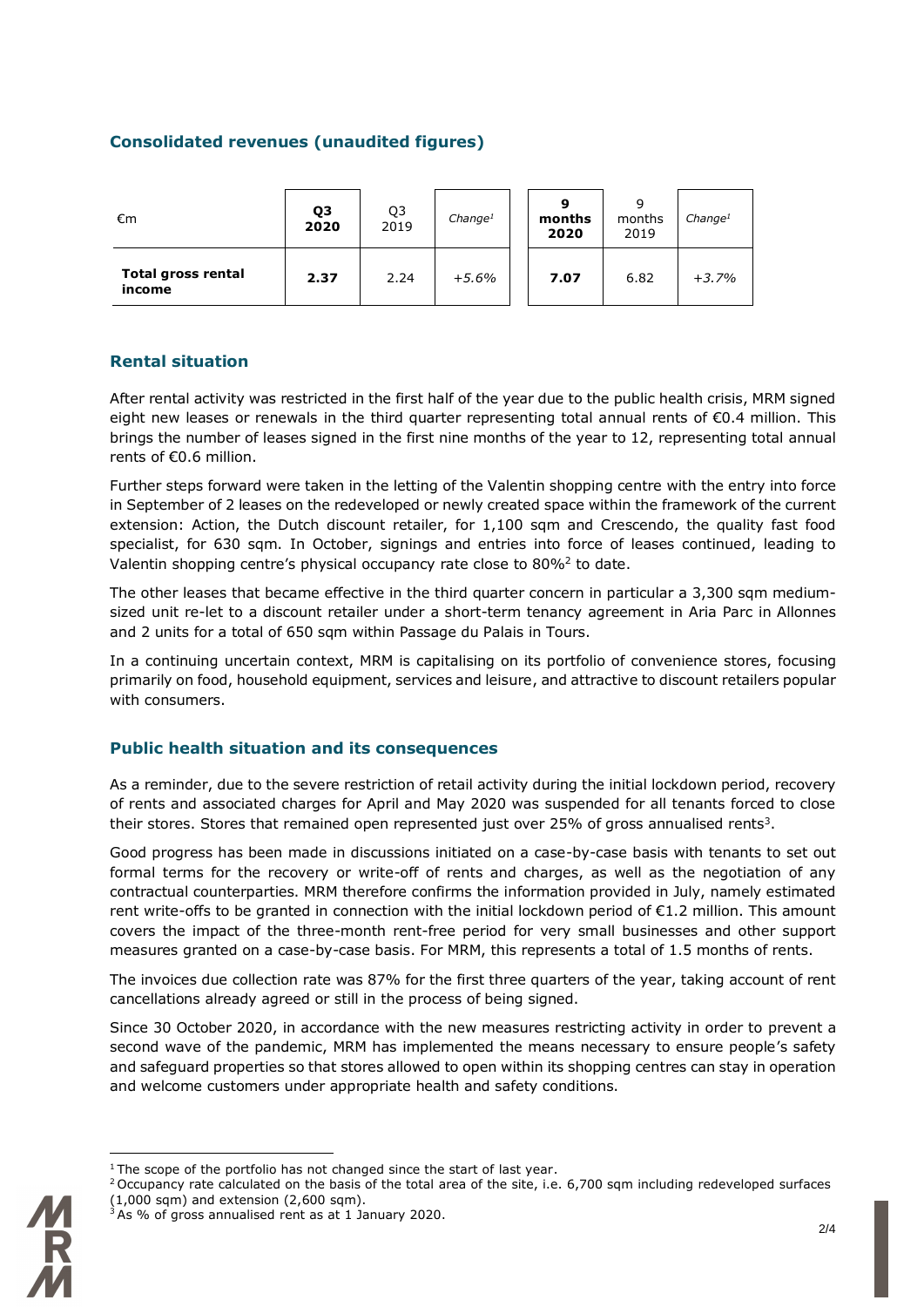MRM's shopping centres remain in operation in order to allow access to authorised shops. In addition, garden centres (Gamm Vert portfolio) are also open. However, businesses considered as "non-essential" are closed. MRM's priority will be to help retailers return to business as quickly as possible and under the best possible conditions.

#### **Financial position**

MRM's financial position remains healthy. Its balance sheet is solid and there are no major debt repayments falling due before June 2022.

#### **Outlook**

Following an encouraging return to retail activity at MRM's sites in the third quarter, the advent of the second wave of the pandemic has given rise to new uncertainties relating to how the crisis will develop and the scale of its impact on the economy. Against this backdrop, characterised by new decisions to restrict retail activity announced by the French government on 29 October 2020, MRM's operating priorities are as follows:

- Maintaining a high level of responsiveness and adaptation of measures taken by MRM as the situation develops;
- Continuation of discussions with tenants to finalise the contractualization of support measures granted following the first lockdown;
- Assessment of any additional support measures to continue to help tenants affected by the new shutdown measures on a case-by-case basis;
- Completion of redevelopment works (1,000 sqm) and extension works (+2,600 sqm) at the Valentin shopping centre and continuation of letting, with the shopping centre due to open in its new configuration in the first half of 2021;
- Continuation of letting activities, re-letting and tenant rotation within the portfolio;
- Ramping up of ESG responsibility efforts initiated five years ago, with particular attention paid to reducing energy and water consumption, as well as the quantity of waste produced.

Beyond that, MRM maintains its target of total annualised net rents in excess of €10 million, based on an assumed physical occupancy rate of 95%. This target is based on the current portfolio (excluding acquisitions and disposals).

#### **Calendar**

Revenues for the fourth quarter and 2020 annual results are due on 26 February 2021 before market opening.

#### **About MRM**

MRM is a listed real estate investment company that owns and manages a portfolio of retail properties across several regions of France. Its majority shareholder is SCOR SE, which owns 59.9% of share capital. MRM is listed in Compartment C of Euronext Paris (ISIN: FR0000060196 - Bloomberg code: MRM:FP – Reuters code: MRM.PA). MRM opted for SIIC status on 1 January 2008.